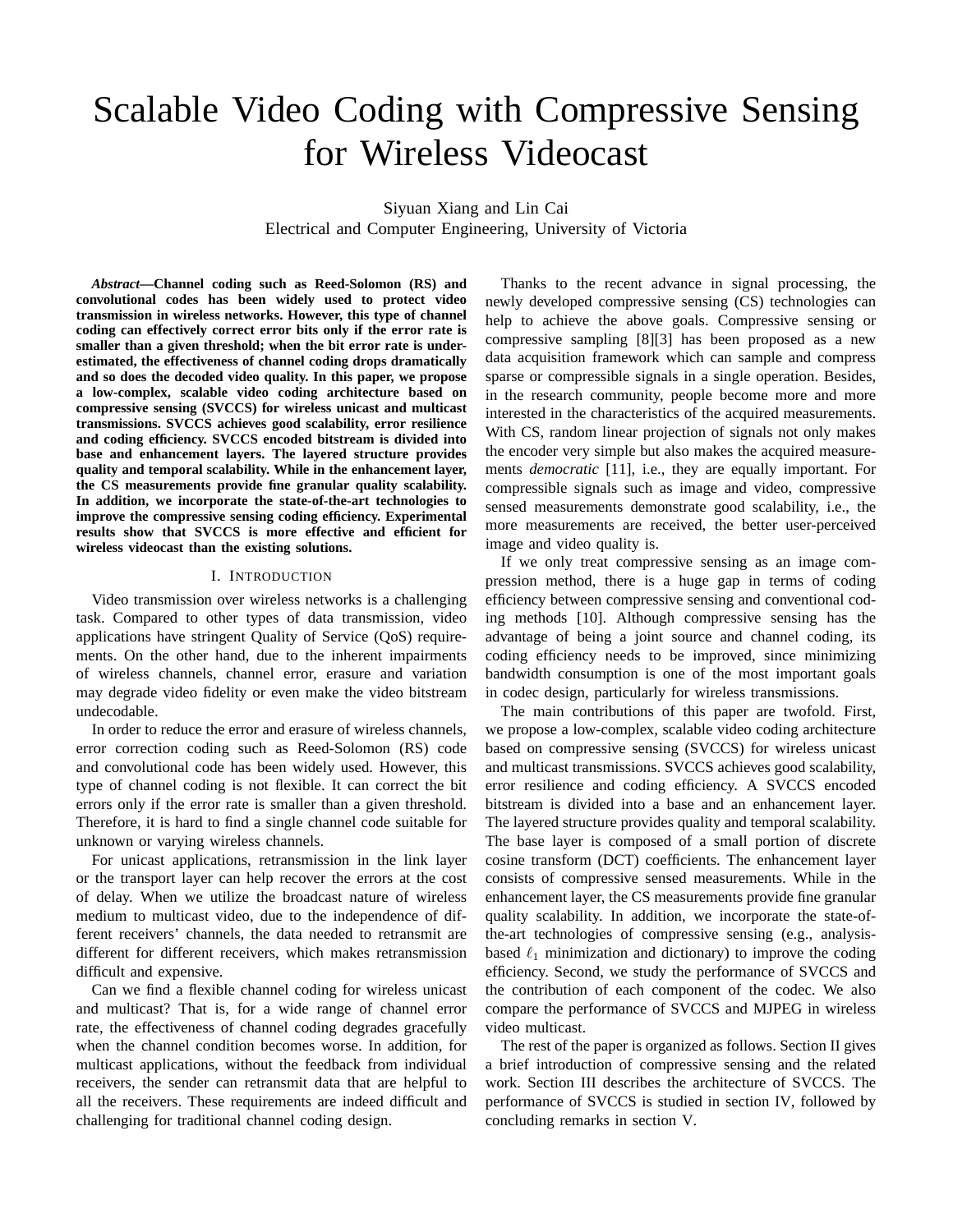### II. BACKGROUND AND RELATED WORK

# *A. Background of Compressive Sensing*

Compressive sensing or sampling [8][3] was proposed as a new acquisition framework which can sample and compress sparse or compressible signals in a single operation.

Suppose that a signal  $x \in \mathbb{R}^n$  can be transformed to a coefficient vector  $\theta$  with some basis  $\Psi$ , i.e.,  $x = \Psi \theta$ .  $\Psi$  can be any representing basis such as DCT or wavelet. The measurements of compressive sensing,  $y \in R^m$ , are obtained by multiplying signal x with a measurement matrix  $\Phi \in R^{m \times n}$ , i.e.,  $y = \Phi x$ . Since  $m < n$ , (1) is an underdetermined system with infinite solutions. Using the reverse operation in  $(1)$  to recover x is infeasible.

$$
y = \Phi \tilde{x} \tag{1}
$$

However, [8] and [3] have shown that  $\ell_1$  minimization may recover the original signal with high probability, which can be formulated as

$$
\begin{array}{ll}\n\min & \|\tilde{\theta}\|_{\ell_1} \\
\text{subject to} & \|y - A\tilde{\theta}\|_{\ell_2} \le \epsilon,\n\end{array} \tag{2}
$$

where  $A = \Phi \Psi$  and  $\epsilon$  is the noise energy in the measurements. Then the recovered signal  $\hat{x} = \Psi^* \hat{\theta}$ , where  $\Psi^*$  is the adjoint of  $\Psi$  and  $\hat{\theta}$  is the solution to (2).

In order to make recovery stable and accurate, sensing matrix A must satisfy the restricted isometry property (RIP). Reference [3] showed the methods of generating sensing matrix holding RIP. One of them is to randomly select  $m$ rows from the Fourier matrix. When condition

$$
m \ge CS(\log n)^4 \tag{3}
$$

is satisfied, the sensing matrix  $A$  obeys RIP with overwhelming probability, where  $C$  is a constant.

For compressible signals, [3] also showed that if there are  $O(S \log n)$  measurements, the recovery is as good as knowing x and selecting the largest S coefficients from  $\theta$ .

There are four important observations which are exploited in this paper. 1) The sufficient condition (3) for RIP only cares about the number of rows of Fourier matrix instead of which row is selected. In other words, *CS measurements are equally important*. The property is also called democracy [11]. 2) *Compressive sensing is scalable*. The more measurements, the smaller recovery error is. 3) Given a fixed number of measurements, the faster the signal decays, the smaller the recovery error is. 4) The recovery error is proportional to noise energy  $\epsilon$ . The noise may include quantization and transmission errors, which should be carefully managed.

## *B. Related Work*

There are a few related work using compressive sensing as joint source and channel coding framework. [6] used compressive sensing to protect sparse signals over erasure channels. The proposed method compensates the lost measurements during transmission by sending more measurements.

With respect to image and video transmission, [12] designed a video encoder based on CS and a streaming protocol for wireless video transmission. To exploit temporal redundancy, the difference frame of the I frame and the target frame is compressive sensed in [12]. This means the original video frame is used as the reference frame in the encoder side, while the decoder uses the recovered image as the reference frame. The discrepancy will degrade decoded video quality. When there is transmission error in the reference frame, the error will affect the frames depending on it.

In [15], the hardware and algorithm to acquire image and video signals were proposed, which exploited the correlation of adjacent frames. They used the joint measurement matrix and 3D wavelets as the representing basis, encoding several frames or even the whole video sequence and then recovering the frames together. However, this method increases computational complexity and also increases both the encoding and decoding delay.

Therefore, in this paper, we propose a low-complex, scalable video coding architecture based on compressive sensing, which utilizes temporal redundancy and the state-of-the-art technologies to improve the compressive sensing coding efficiency and makes it resilient to transmission errors.

## III. PROPOSED VIDEO CODING ARCHITECTURE

Previously, coding efficiency of compressive sensing cannot compete with conventional codec such as JPEG or MPEG4 when dealing with already acquired image or video signals with high resolution and quality. Compressive sensing only shows its advantage when it acquires and compresses image at the same time. Our goals of designing SVCCS are two-fold: 1) improve its coding efficiency, and 2) make it error resilient. In this section, we describe how these goals are achieved.

## *A. Layered Structure Design*

Figs. 1 and 2 illustrate the proposed video encoder and decoder architecture, respectively. As shown in Fig. 1, video frames are divided into two categories, i.e., I frames and P frames. I frames are DCT transformed and d coefficients are extracted in a zigzag order, then uniformly quantized and entropy encoded. Although the number of these coefficients is small, they contain the majority energy of the image. Therefore, after these coefficients are inversely quantized and inversely DCT transformed, the resultant image provides moderate image quality and can be used as a reference frame. Then the difference between the reference frame and the I or P frame, called the difference frame, is fed into the compressive sensing block.

The concept of the reference frame comes from conventional video codecs, where temporal redundancy of adjacent frames is exploited to improve coding efficiency. For conventional video codecs, the difference of adjacent images contains less energy thus needs less bits to represent. For compressive sensing, the difference of adjacent images is more sparse and compressible.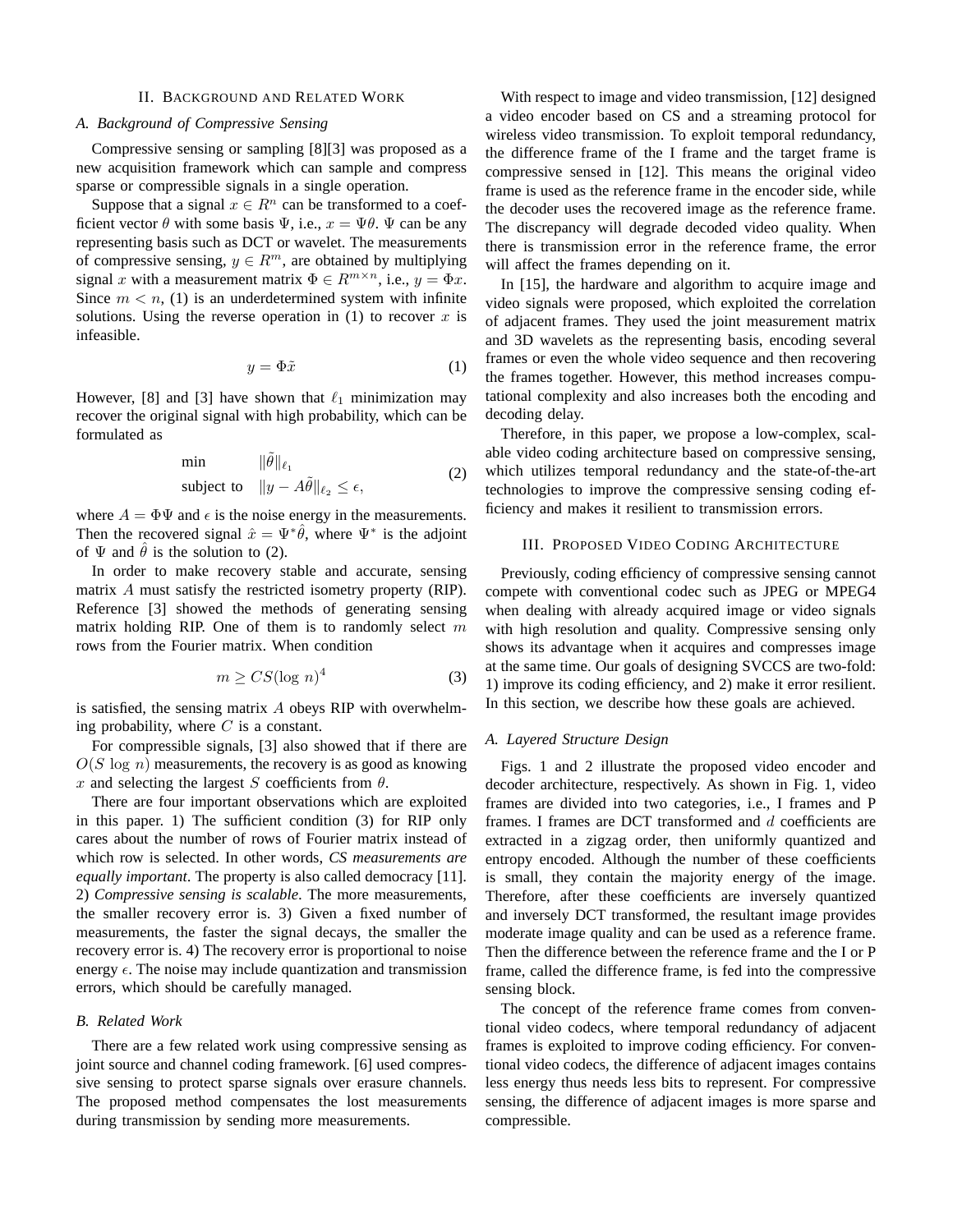Motion compensation is not adopted although it can improve the coding efficiency greatly, since it is the most computational complex operation in the traditional encoder. In addition, motion compensation requires to transmit the motion vectors error-free. If motion vectors are corrupted during transmission, degradation of received video quality is inevitable.

In order to minimize transmission errors, a small portion of DCT coefficients are chosen as the reference frame instead of the whole I frame, since it is easier and less costly to protect the small amount of the DCT coefficients than the whole I frame. As any part in the reference frame is corrupted, the error will propagate among the entire group of pictures (GOP). We can see the similarity between the proposed video codec and the scalable video coding (SVC) [14]. The reference frame constitutes the base layer and the compressive sensed difference frame composes the enhancement layer. The layered structure of the proposed video coding architecture thus preserves the quality and temporal scalability.

Fig. 3 shows the layered structure of frames. The GOP size is four. The arrowed dashed lines indicate the dependence between frames. From the figure, we can see that P frames are dependent on the closest I frame(s)' reference frame(s). The P frame in the middle is dependent on the average of the two reference frames to better exploit temporal redundancy.



Fig. 3. GOP Structure. Vertical dashed lines contain a group of pictures of size four.

*B. Components of Compressive Sensing*

The structurally random matrix [7] is chosen as the measurement matrix which can be described as

$$
\Phi = QWP,\tag{4}
$$

where matrix  $P \in R^{n \times n}$  is a global randomizer which randomly permutes matrix W. Matrix  $Q \in R^{m \times n}$  randomly selects m rows of  $WP$ .  $W \in R^{n \times n}$  is a block diagonal matrix.

In addition to the synthesis-based  $\ell_1$  minimization, an alternative analysis-based  $\ell_1$  minimization can be formulated as

$$
\begin{array}{ll}\n\min & \|\Psi^*\tilde{x}\|_{\ell_1} \\
\text{subject to} & \|y - \Phi\tilde{x}\|_{\ell_2} \le \epsilon\n\end{array} \tag{5}
$$

According to [5], when  $\Psi$  is an orthonormal basis, the above two problems are equivalent. But when  $\Psi$  is a redundant dictionary, analysis-based  $\ell_1$  minimization involves less unknowns so the recovery performance is superior.

Undecimated wavelet transform (UWT) is chosen as the basis Ψ. UWT has been found to outperform the orthogonal wavelet transform in image denoising. It is expected to enhance the sparsity of image.

### *C. Quantization*

DCT coefficients and measurements are uniformly quantized. Let *l* be the number of bits to represent a measurement.  $V_{\text{max}} = \text{max}(|y_i|)$ . Range  $[-V_{\text{max}}, V_{\text{max}}]$  is divided into  $2<sup>l</sup>$  bins. Then the measurement can be represented by the bin number which contains it. The quantization step size  $q = 2V_{\text{max}}/2^l$ . DCT coefficients quantization follows the same way. The quantization error can be estimated by

$$
\Delta = \sqrt{\frac{q^2 m}{12}} = \frac{V_{\text{max}}\sqrt{m}}{\sqrt{3} \cdot 2^l}.
$$
 (6)

When there is no other noise except quantization error,  $\epsilon = \Delta$ .

Last, we adopt the simple entropy coding technology, the Huffman code, to further improve the code efficiency.

#### IV. PERFORMANCE STUDY

In this section, we first investigate the reasoning behind the codec design and its performance. Then we compare the performance of the proposed SVCCS and the traditional solutions in supporting wireless multicast applications.

# *A. Performance of SVCCS*

We use "Foreman" as the test video sequence to investigate the SVCCS performance. The resolution is OCIF( $176 \times 144$ ), and frame rate is 15 frames per second. We use NESTA [1] which is one of a few routines that can solve analysis-based  $\ell_1$  minimization.

Figure 4 shows the compressibility of an original frame and a difference frame. A difference frame is obtained by subtracting two consecutive original frames. We use db4 UWT with four levels. Since UWT is redundant, the number of resultant transform coefficients is 16 times larger than the frame size. Then, we sort the magnitude of the coefficients in descending order. From the figure, we can see that not only the difference frame's energy is reduced, but also the coefficients of the difference frame decay faster and the portion of small coefficients is lager than that of the original frame.

Figure 5 shows the distribution of DCT coefficients and measurements. Since the DCT coefficients contain the majority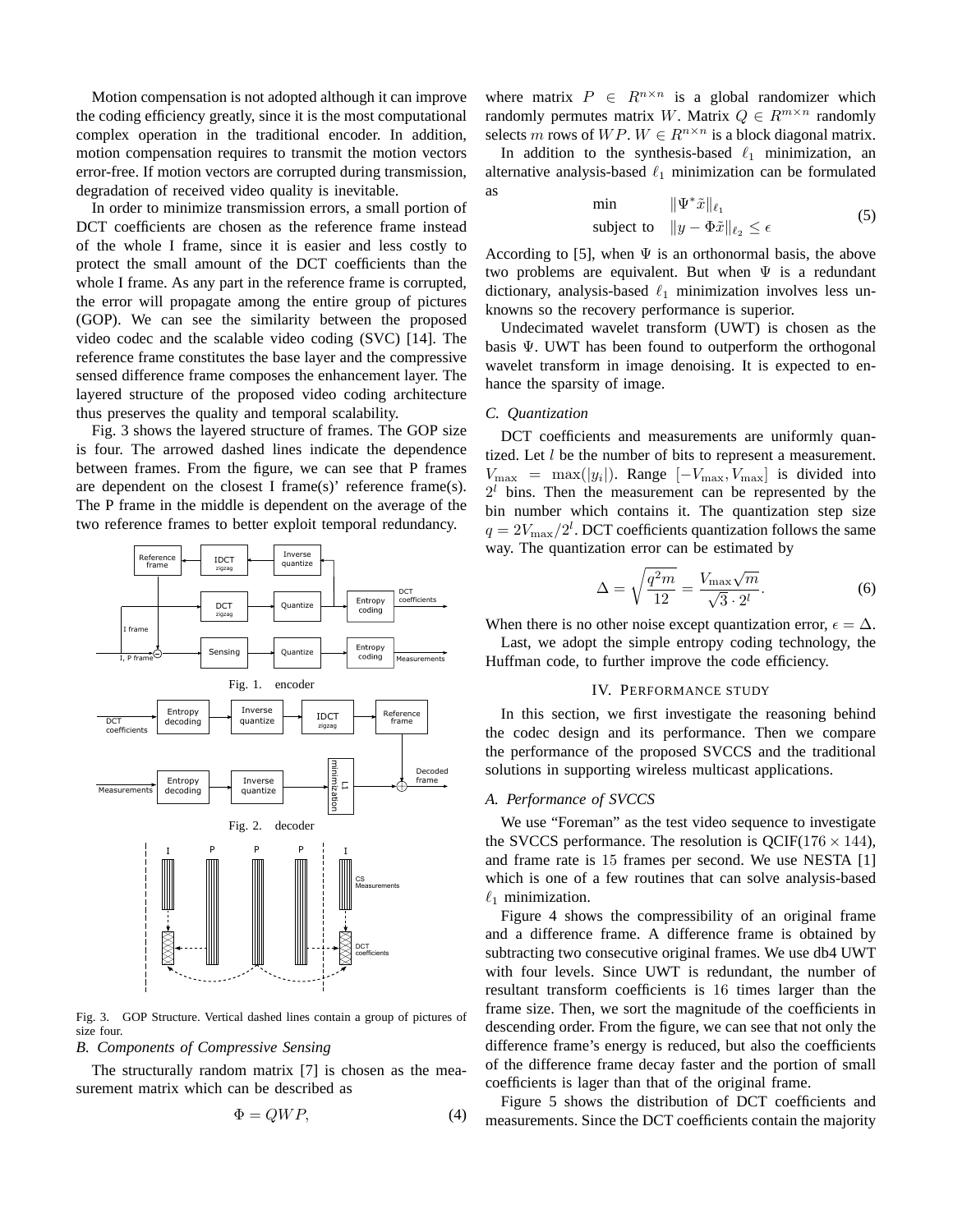

Fig. 4. Compressibility of an original and difference frame.



Fig. 5. Distribution of DCT coefficients and measurements

of the energy of an image and are more important, we use more bits (9 bits) to represent a DCT coefficient than that for a CS measurement (4 bits). There are 500 DCT coefficients and 12000 measurements. From the figure, we can see the distribution is skewed and close to a Gaussian distribution. Therefore, the coding efficiency can benefit from the Huffman coding. The average bits of DCT coefficients and measurement is reduced to 5.5 and 2.9 bits, respectively.

In order to study the contribution of each component of the video codec, we turn off the component or use an alternative to see the effect of the component. We compare analysis-based  $\ell_1$  minimization with total variation(TV) [13]; 9/7 wavelet transform with UWT; intra-coding with inter-coding; and entropy coding enabled with entropy coding disabled. In this study, we set the number of DCT coefficients to be 500 with 9 bits for each coefficient before Huffman coding. We change the coding rate by changing the number of measurements but with fixed 4 bits for each measurement. We use the same GOP structure depicted in Fig. 3 for inter-coding.

From Fig. 6, we can see that inter-coding is better than intra-coding for both analysis-based  $\ell_1$  and TV minimization. PSNR is increased by 12% (3.43 dB) on average for analysisbased  $\ell_1$  with UWT case and inter-coding. If analysis-based  $\ell_1$  and inter-coding are enabled, the UWT is 11% (3.2 dB) better than biorthorgonal 9/7 wavelet transform on average. Analysis-based  $\ell_1$  with inter-coding is 5% (1.6 dB) better than TV with inter-coding. When we use entropy coding, the bitrate is further reduced by 25% on average.

Next, we study the scalability of SVCCS. The effect of measurement loss is the same as changing the size of the measurement matrix. When the measurements are lost, we just



Fig. 6. Comparison of components. and 1 denotes analysis-based  $\ell_1$  minimization; inter denotes inter-coding with GOP structure IPPP; intra denotes all frames are intra-coded; u denotes biorthorgonal 9/7 wavelet transform and uwt denotes UWT.



Fig. 7. PSNR vs. measurement loss rate

eliminate the corresponding rows in the measurement matrix and estimated the quantization error  $\Delta$  again in the decoder side. For SVCCS, we compare our proposed GOP structure with that described in [12], i.e., the whole compressive sensed I frame is served as a reference frame. Assume that the DCT coefficients are received correctly. Fig. 7 shows the comparison. Since the reference frame in [12] cannot be recovered exactly the same as in the encoder, the decoded video quality is thus degraded. If the measurements of the reference frame are lost, the degradation is more apparent. Therefore, as shown in Fig. 7, the proposed GOP structure of SVCCS is more desirable.

There are several parameters that control the rate distortion performance. The number of DCT coefficients and its quantization level control the quality of the base layer, and the number of measurements and quantization level control the video quality of the enhancement layer. An optimization problem can be formulated to maximize the PSNR subject to the bit budget. For example, for each I frame, if we use more DCT coefficients, then we have to allocate less bits (with less quantization level) for each coefficient before entropy encoding. As shown in Table I, there is no optimal quantization level for all bit budget. In addition, we also need to determine how to optimize the allocation of bits between the base layer and the enhancement layer. These optimization problems beckon for further research.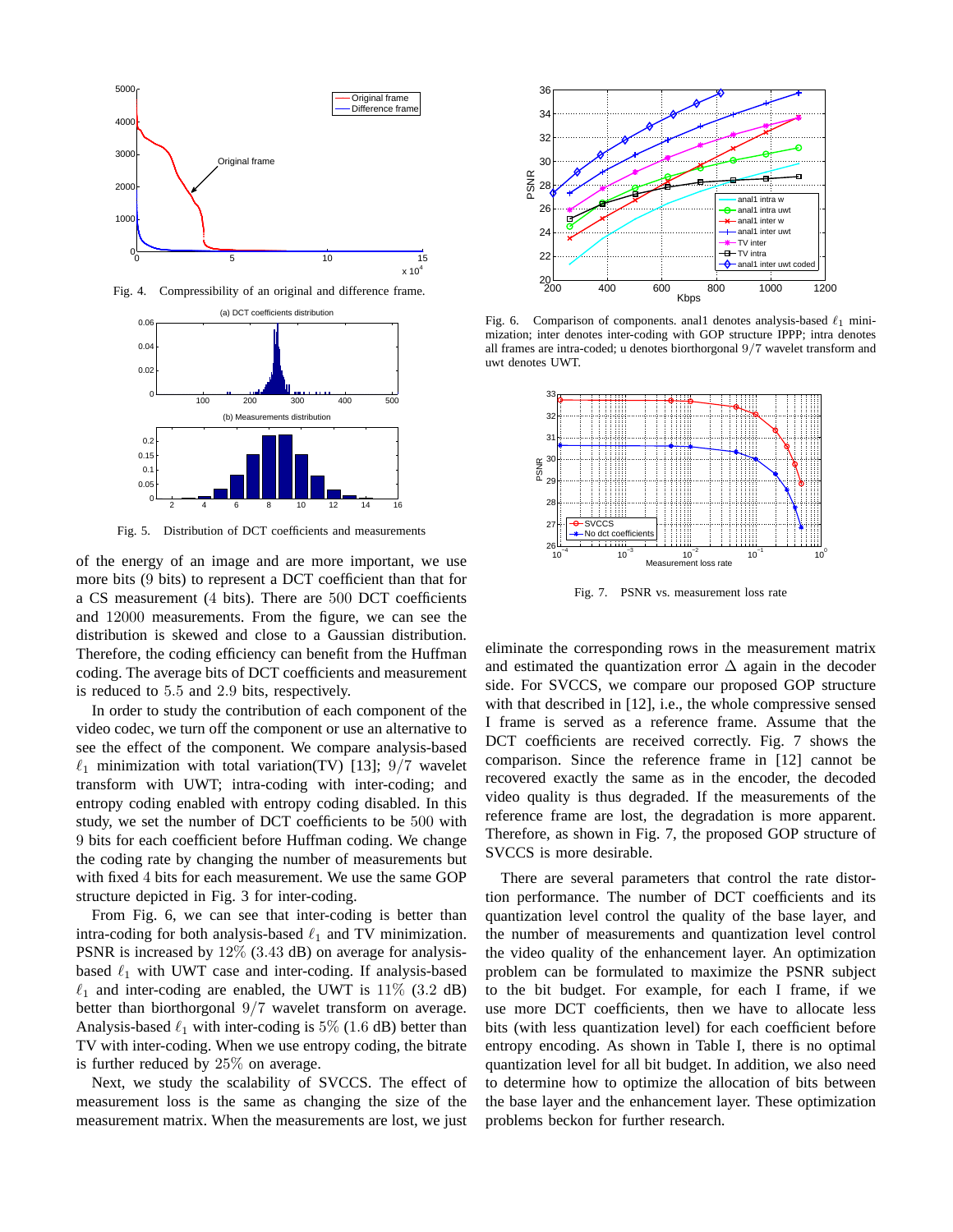| bits(60 Kbit) | $6 \times 10000$ | $5 \times 12000$ | $4 \times 15000$ | $3 \times 20000$ |
|---------------|------------------|------------------|------------------|------------------|
| <b>PSNR</b>   | 33.75            | 34.82            | 34.78            | 33.29            |
| bits(48 Kbit) | $6 \times 8000$  | $5 \times 9600$  | $4 \times 12000$ | $3 \times 16000$ |
| <b>PSNR</b>   | 31.90            | 32.96            | 33.23            | 32.19            |

TABLE I MEASUREMENT AND BITS ALLOCATION

|              | Avg. frame size (Kbits) | Avg. $PSNR$ ( $dB$ ) |  |  |
|--------------|-------------------------|----------------------|--|--|
| <b>SVCCS</b> | 36.99                   | 32.74                |  |  |
| <b>MJPEG</b> | 20.93                   | 31.85                |  |  |
| <b>TANET</b> |                         |                      |  |  |

TABLE II MEASUREMENT AND BITS ALLOCATION

## *B. Multicast with SVCCS*

We study the performance of wireless multicast with SVCCS. We compare the convolutional code protected MJPEG bitstream and SVCCS. 50 frames are encoded with MJPEG and SVCCS, respectively. Table II lists the average frame size and average PSNR of all frames. The SVCCS encoded bitstream is obtained from the joint source and channel coding approach, so we do not apply channel coding. For MJPEG coded bitstream, we apply convolutional code (code rate is  $1/2$ ). After channel coding, the doubled average frame size of MJPEG is even larger than that of SVCCS; thus, SVCCS can take less channel bandwidth.

We assume that the communication channel is AWGN and modulation scheme is DBPSK. Assume that the base layer of SVCCS can be correctly received. This assumption is acceptable as the base layer only counts for 2% of the coded bitstream, which can be protected with very low cost. The average PSNR of the base layer is 21.45 dB.

Fig. 8 shows the advantage of SVCCS which is strongly adaptive to channel conditions. Suppose that the channel quality of users varies from 7 to 9.2 dB. In the simulation, we set the packet size of the SVCCS coded bitstream to 250 bytes. If one bit is transmitted in error, the whole packet and the contained measurements are lost. For MJPEG coded bitstream, we do not drop any packet, as dropping the whole packet makes the decoded quality even worse. Admittedly, this is not the best way of error concealment, but the figure is sufficient to show the better scalability of SVCCS than FEC protected MJPEG.

When we evaluate the video quality at a particular receiver whose SNR is 7.6 dB, some of the frames of MJPEG cannot be decoded and the decoded one shows worse quality than SVCCS, as shown in figure 9.





Fig. 9. SVC vs. MJPEG

## V. CONCLUSION

In this paper, we have proposed a low-complex, scalable video coding architecture based on compressive sensing for wireless unicast and multicast transmissions. As SVCCS can achieve good scalability, error resilience and coding efficiency, it is more effective and efficient than the traditional solution to support wireless videocast. CS based video coding is overall a promising direction with many other open issues that worth further investigation, e.g., for SVCCS, how to optimize the quantization level and the bit allocation for each layer; how to reduce the decoding complexity is an important further research issue; how to enhance network protocols to support SVCCS with even lower cost and better performance.

#### **REFERENCES**

- [1] S. Becker, J. Bobin, and E.J. Candes. NESTA: A fast and accurate firstorder method for sparse recovery. *Submitted. Available from arXiv*, 904, 2009.
- [2] E.J. Candes, J.K. Romberg, and T. Tao. Stable signal recovery from incomplete and inaccurate measurements. *Communications on Pure and Applied Mathematics*, 59(8):1207–1223, 2006.
- [3] E.J. Candes and T. Tao. Near-optimal signal recovery from random projections: Universal encoding strategies? *Information Theory, IEEE Transactions on*, 52(12):5406–5425, dec. 2006.
- [4] E.J. Candes and M.B. Wakin. An introduction to compressive sampling. *Signal Processing Magazine, IEEE*, 25(2):21–30, mar. 2008.
- [5] E.J. Candes, M.B. Wakin, and S.P. Boyd. Enhancing sparsity by reweighted l 1 minimization. *Journal of Fourier Analysis and Applications*, 14(5):877–905, 2008.
- [6] Z. Charbiwala, S. Chakraborty, S. Zahedi, Younghun Kim, M.B. Srivastava, Ting He, and C. Bisdikian. Compressive oversampling for robust data transmission in sensor networks. In *INFOCOM, 2010 Proceedings IEEE*, pages 1–9, mar. 2010.
- [7] T.T. Do, T.D. Tran, and Lu Gan. Fast compressive sampling with structurally random matrices. *Acoustics, Speech and Signal Processing, 2008. ICASSP 2008. IEEE International Conference on*, pages 3369– 3372, mar. 2008.
- [8] D.L. Donoho. Compressed sensing. *Information Theory, IEEE Transactions on*, 52(4):1289–1306, april 2006.
- [9] M.F. Duarte, M.A. Davenport, D. Takhar, J.N. Laska, Ting Sun, K.F. Kelly, and R.G. Baraniuk. Single-pixel imaging via compressive sampling. *Signal Processing Magazine, IEEE*, 25(2):83 –91, mar. 2008.
- [10] V.K. Goyal, A.K. Fletcher, and S. Rangan. Compressive sampling and lossy compression. *Signal Processing Magazine, IEEE*, 25(2):48–56, mar. 2008.
- [11] J.N. Laska, P. Boufounos, M.A. Davenport, and R.G. Baraniuk. Democracy in action: Quantization, saturation, and compressive sensing. *preprint*, 2009.
- [12] S. Pudlewski, T. Melodia, and A. Prasanna. C-dmrc: Compressive distortion-minimizing rate control for wireless multimedia sensor networks. In *Sensor Mesh and Ad Hoc Communications and Networks (SECON), 2010 7th Annual IEEE Communications Society Conference on*, pages 1–9, jun. 2010.
- [13] L.I. Rudin, S. Osher, and E. Fatemi. Nonlinear total variation based noise removal algorithms. *Physica D: Nonlinear Phenomena*, 60(1- 4):259–268, 1992.